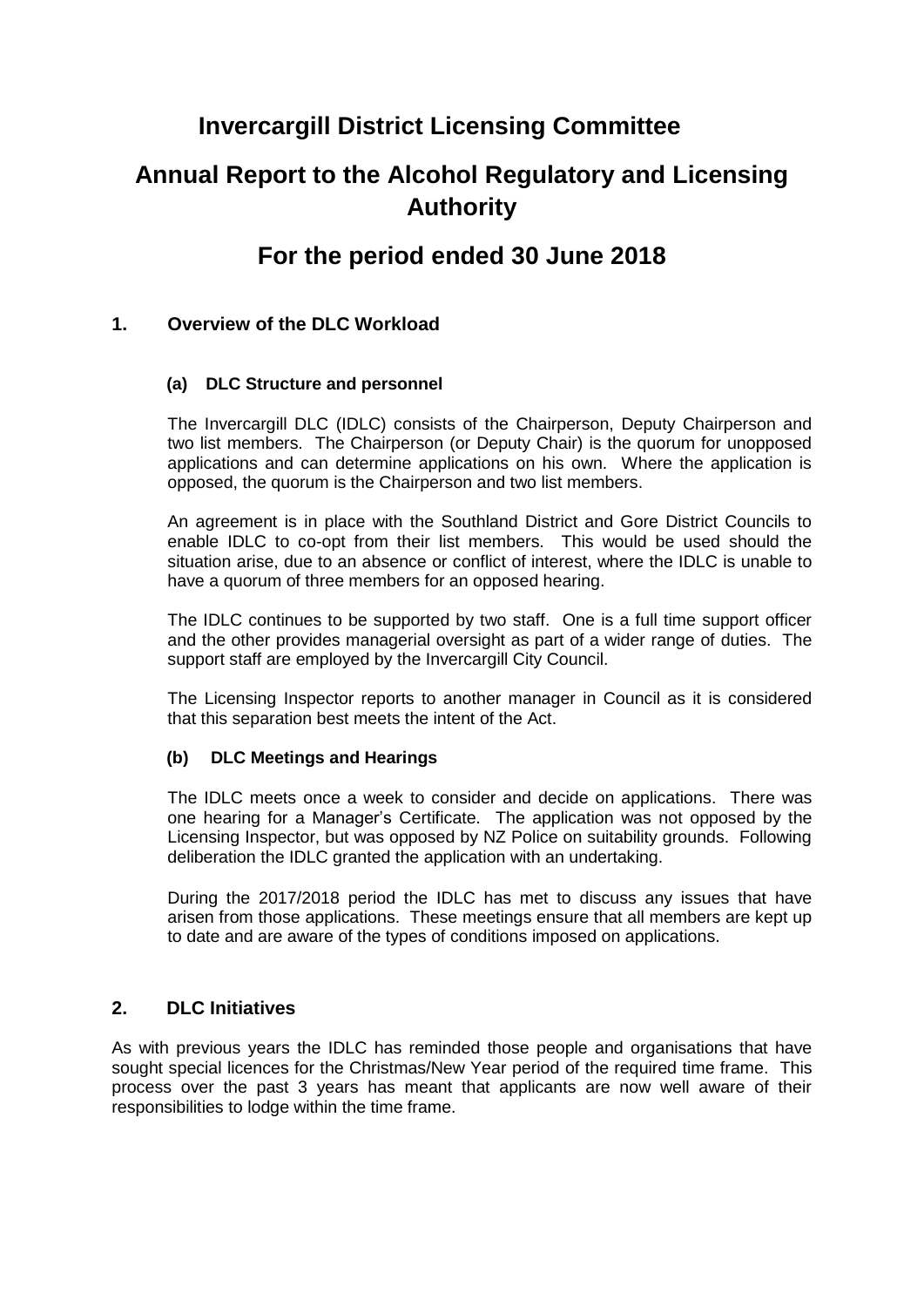#### **3. Local Alcohol Policy effect**

The combined Local Alcohol Policy became fully operative at the end of August 2016.

This ensures consistency with hours across establishments. The Policy defines a dedicated area of late night entertainment venues. It considers the effects of licensed premises on the local area in which it is situated.

The LAP is under review and a draft will be released for public submission in 2019.

#### **4. Legislation**

It would be of assistance if the legislation included clear time frames around the Hearing process as is found in other legislation such as the Resource Management Act 1991.

#### **5. Changes, trends and initiatives**

Aim is to process applications without opposition/objections within 30 working days. Invercargill District Licensing Committee are moving towards a more electronic system for both the lodging and processing of applications to streamline the system.

Working with the Council's Building Department to ensure any building related matters are addressed early so certificates can be issued under section 100(f) of the Sale and Supply of Alcohol Act.

#### **6. Statistical information**

Annual Return and Current listing of Licensed Premises are attached to this Report.

Darren Ludlow **Chairperson Invercargill District Licensing Committee**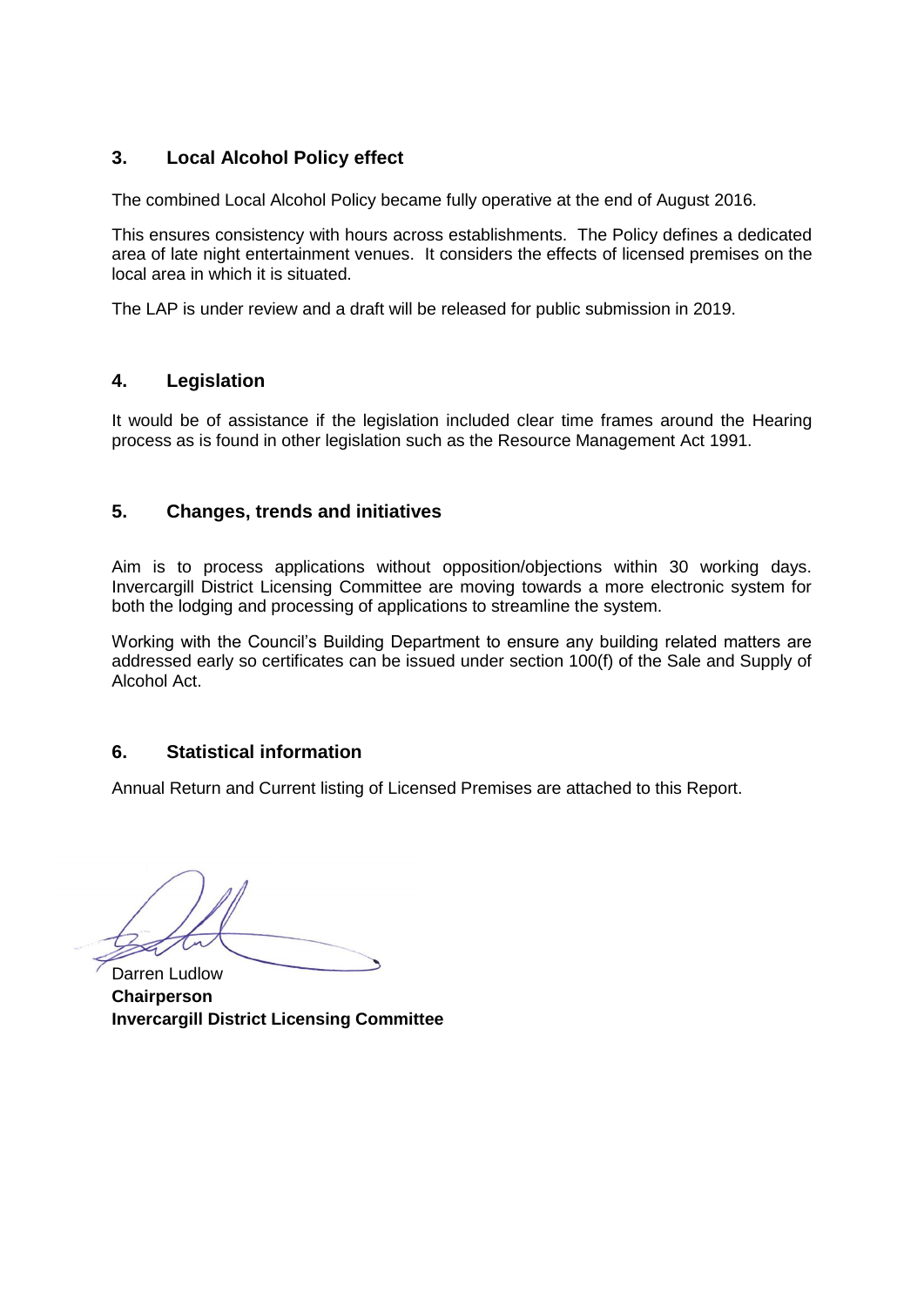# **Annual Return (Fees) to Alcohol Regulatory Licensing Authority**

### **Territorial Authority : Annual Return for the Year Ending 2018**

| On LICENCE, Off LICENCE and Club LICENCE Applications Received:      |                                                    |   |                                                  |                |                                                  |    |                                                   |              |                                                     |          |
|----------------------------------------------------------------------|----------------------------------------------------|---|--------------------------------------------------|----------------|--------------------------------------------------|----|---------------------------------------------------|--------------|-----------------------------------------------------|----------|
| Application type                                                     | Number<br>received in<br>fee category:<br>Very low |   | Number<br>received in<br>fee<br>category:<br>Low |                | Number<br>received in<br>fee category:<br>Medium |    | Number<br>received in<br>fee<br>category:<br>High |              | Number<br>received in<br>fee category:<br>Very High |          |
| <b>ON LICENCE new</b>                                                |                                                    |   |                                                  | $\overline{2}$ |                                                  | 5  |                                                   |              |                                                     |          |
| ON LICENCE variation<br>ON LICENCE renewal<br><b>OFF LICENCE new</b> |                                                    | 4 |                                                  | 5              |                                                  | 10 |                                                   | 3            |                                                     |          |
| <b>OFF LICENCE variation</b>                                         |                                                    |   |                                                  |                |                                                  |    |                                                   | $\mathbf{1}$ |                                                     |          |
| <b>OFF LICENCE renewal</b>                                           |                                                    |   |                                                  | 1              |                                                  | 3  |                                                   | 2            |                                                     |          |
| <b>CLUB LICENCE new</b><br><b>CLUB LICENCE variation</b>             |                                                    |   |                                                  | 1              |                                                  |    |                                                   |              |                                                     |          |
| <b>CLUB LICENCE renewal</b>                                          |                                                    | 5 |                                                  |                |                                                  | 1  |                                                   |              |                                                     |          |
| <b>TOTALS</b>                                                        |                                                    | 9 |                                                  | 9              |                                                  | 19 |                                                   | 6            |                                                     | $\Omega$ |
| Total fee payable to<br><b>ARLA (GST incl)</b>                       | \$<br>155.25                                       |   | \$<br>310.50                                     |                | \$<br>983.25                                     |    | \$<br>517.50                                      |              | \$                                                  |          |
| <b>TOTAL fee paid to ARLA</b><br>(GST incl)                          |                                                    |   |                                                  |                |                                                  |    |                                                   |              |                                                     |          |
|                                                                      | \$                                                 |   | \$                                               |                | \$                                               |    | \$                                                |              | \$                                                  |          |
| <b>Balance payable</b>                                               | 155.25                                             |   | 310.50                                           |                | 983.25                                           |    | 517.50                                            |              |                                                     |          |

### Annual Fees for Existing LICENCEs Received:

| LICENCE type                                   | Number<br>received in<br>fee category:<br>Very low | Number<br>received in fee<br>category: Low | Number<br>received<br>in fee<br>category:<br>Medium | Number<br>received in<br>fee<br>category:<br>High | Number<br>received in<br>fee category:<br>Very High |
|------------------------------------------------|----------------------------------------------------|--------------------------------------------|-----------------------------------------------------|---------------------------------------------------|-----------------------------------------------------|
| ON LICENCE                                     | 5                                                  | 13                                         | 39                                                  | 7                                                 |                                                     |
| <b>OFF LICENCE</b>                             |                                                    | 3                                          | 15                                                  | 8                                                 |                                                     |
| <b>CLUB LICENCE</b>                            | 34                                                 | 8                                          | 2                                                   |                                                   |                                                     |
| <b>TOTALS</b>                                  | 39                                                 | 24                                         | 56                                                  | 15                                                | 0                                                   |
| Total fee payable to<br><b>ARLA (GST incl)</b> | \$<br>672.75                                       | \$<br>828.00                               | \$<br>2,898.00                                      | \$<br>1,293.75                                    | \$                                                  |